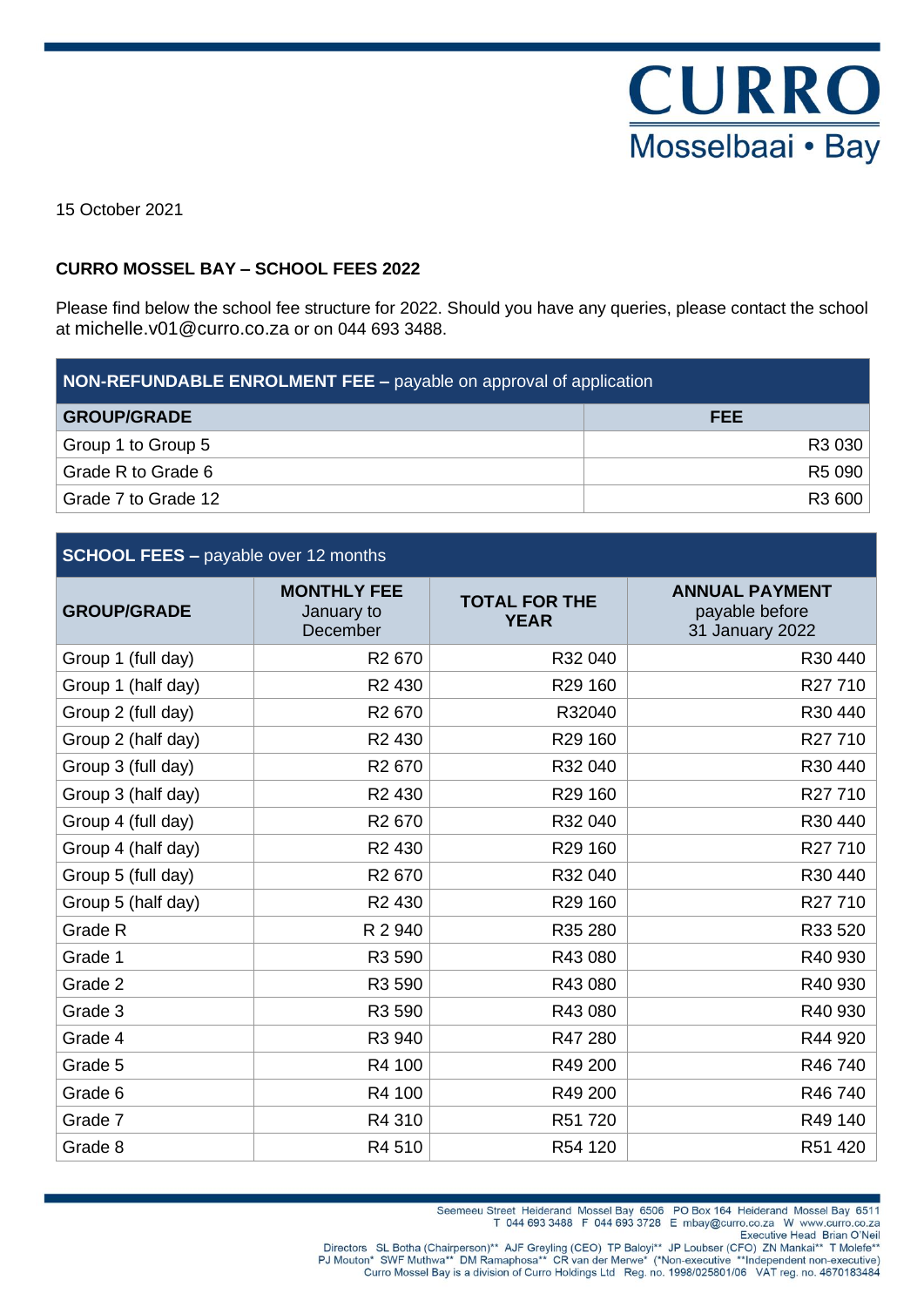# **CURRO**

## **SCHOOL FEES –** payable over 12 months

| <b>GROUP/GRADE</b> | <b>MONTHLY FEE</b><br>January to<br>December | <b>TOTAL FOR THE</b><br><b>YEAR</b> | <b>ANNUAL PAYMENT</b><br>payable before<br>31 January 2022 |
|--------------------|----------------------------------------------|-------------------------------------|------------------------------------------------------------|
| Grade 9            | R4 510                                       | R54 120                             | R51 420                                                    |
| Grade 10           | R <sub>5</sub> 170                           | R62 040                             | R58 940                                                    |
| Grade 11           | R <sub>5</sub> 170                           | R62 040                             | R58 940                                                    |
| Grade 12           | R5 170                                       | R62 040                             | R58 940                                                    |

### **OTHER FEES –** payable over 12 months

| <b>SERVICE</b>                                                                                                                                                                                     | <b>MONTHLY FEE</b><br>January to December | <b>TOTAL FOR</b><br><b>THE YEAR</b> |
|----------------------------------------------------------------------------------------------------------------------------------------------------------------------------------------------------|-------------------------------------------|-------------------------------------|
| Aftercare (full day)                                                                                                                                                                               | R1 960                                    | R23 520                             |
| Aftercare holiday visitor (per day)                                                                                                                                                                | R <sub>150</sub> per day                  | n/a                                 |
| Aftercare day visitor (per day)                                                                                                                                                                    | R <sub>150</sub> per day                  | n/a                                 |
| <b>Subject fee Hospitality Studies</b>                                                                                                                                                             | R300                                      | R3 600                              |
| Subject fee Information Technology                                                                                                                                                                 | R <sub>120</sub>                          | R1 440                              |
| Subject fee Computer Applications Technology (CAT)                                                                                                                                                 | R <sub>120</sub>                          | R1 440                              |
| Subject fee Visual Arts                                                                                                                                                                            | R <sub>190</sub>                          | R <sub>2</sub> 280                  |
| Bus fee from George (return)                                                                                                                                                                       | R1 615                                    | R <sub>19</sub> 380                 |
| Bus fee from George (one way)                                                                                                                                                                      | R815                                      | R9 780                              |
| Bus fee from Great Brak River, Little Brak River and<br>Hartenbos (return)                                                                                                                         | R885                                      | R <sub>10</sub> 620                 |
| Bus fee from Great Brak River, Little Brak River and<br>Hartenbos (one way)                                                                                                                        | R440                                      | R <sub>5</sub> 280                  |
| Lockers available<br>(first come, first served basis)                                                                                                                                              | <b>R55</b>                                | R660                                |
| Wider subject choice offering<br>Grades 8 to 12: Cost per subject<br>Costs are only applicable if taken as an additional 8th, 9th or 10th<br>subject<br>(See more information under general below) | R800                                      | R9 600                              |

Technology provision, support and services will be included in the school fees. Parents and guardians will still need to purchase devices and textbooks (hard copy and/or e-books) in accordance with the schooling model.

|                                                                                    | <b>PAYMENT METHODS 2022</b>                                                                                                     |  |
|------------------------------------------------------------------------------------|---------------------------------------------------------------------------------------------------------------------------------|--|
| Method 1                                                                           | Annual payment in advance, due by 31 January 2022.                                                                              |  |
| Method 2                                                                           | Debit-order payments, which can be scheduled monthly in advance x 12 months on or about<br>the 2nd, 16th or 26th of each month. |  |
| YOUR FAMILY CODE IS REQUIRED AS THE REFERENCE FOR ALL PAYMENTS.                    |                                                                                                                                 |  |
| Please note that cash is not accepted as a form of payment for fees at the school. |                                                                                                                                 |  |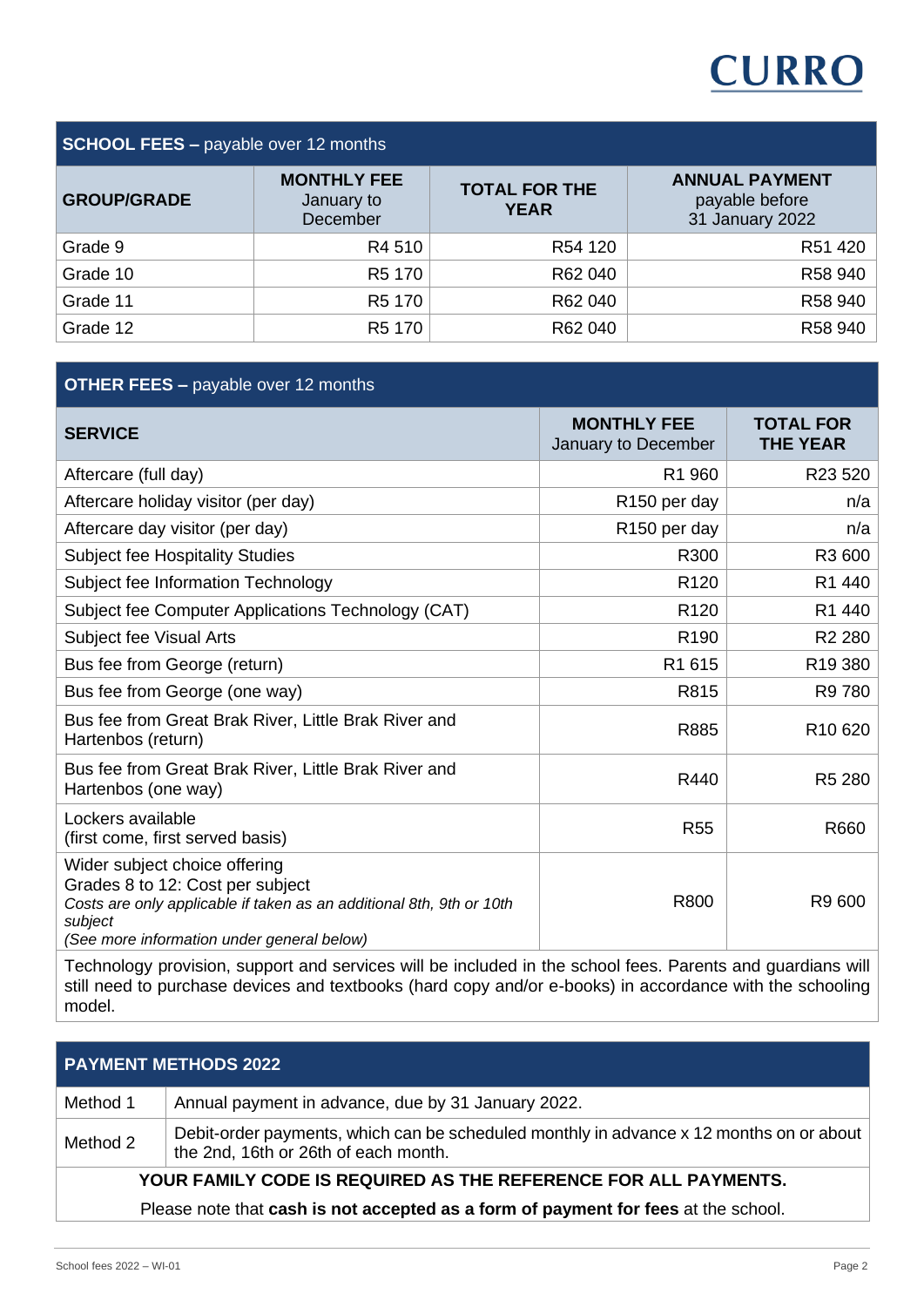

#### **DEBIT-ORDER COMPLETION**

If you are not yet paying by debit order, we request that you do so as soon as possible since this substantially reduces the administrative burden to identify deposits into our bank account and allocate to the correct learner accounts. We rely on predictable monthly cash flows to manage our affairs.

Please complete a debit-order form and deliver it by hand to the school's bursar before 3 December 2021. The form is available from the school and on the Curro website at www.curro.co.za.

| <b>BANK DETAILS</b>   |                             |  |
|-----------------------|-----------------------------|--|
| Name of account       | Curro Mossel Bay school fee |  |
| <b>Bank</b>           | ABSA                        |  |
| <b>Account number</b> | 407 807 3631                |  |
| <b>Branch code</b>    | 632005                      |  |
| <b>Reference</b>      | Family code                 |  |

#### **GENERAL**

#### **1. School fees**

School fees for 2022 exclude the following:

- The e-learning device (tablet) and any insurance, maintenance or other costs relating to the device itself
- Workbooks
- Stationery pack
- All textbooks and learning materials (including the cost of e-books)
- School uniforms
- Entrance fees, travel costs, accommodation and food for school excursions and sports trips, unless otherwise advised by the school
- School photos
- Therapists' or psychologists' fees

#### **2. Aftercare**

Aftercare fees for 2022 include the following:

- One meal per day
- **Supervision**
- Limited homework support

Aftercare fees for 2022 exclude the following:

• Specialist subject and homework support

#### **3. E-learning devices (tablets)**

E-learning devices (tablets) will be utilised by all learners from Grade 4 to Grade 12.